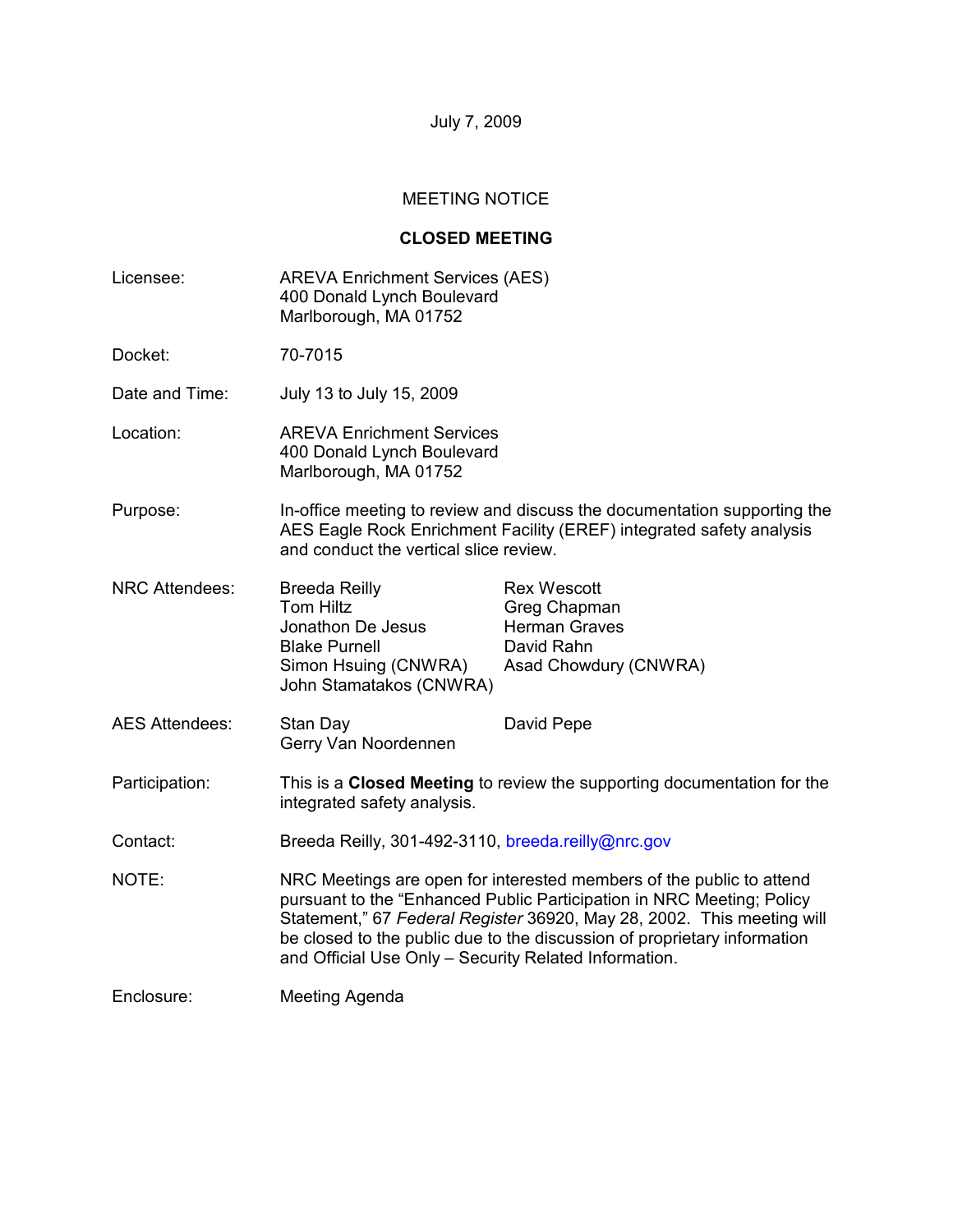### MEETING NOTICE

#### **CLOSED MEETING**

| Licensee:                                                                                                                                                                                                       | <b>AREVA Enrichment Services (AES)</b><br>400 Donald Lynch Boulevard<br>Marlborough, MA 01752                                                                                                                                                                                                                                                             |                                                                                                                                                                      |                                                                                                                                                                    |  |  |  |
|-----------------------------------------------------------------------------------------------------------------------------------------------------------------------------------------------------------------|-----------------------------------------------------------------------------------------------------------------------------------------------------------------------------------------------------------------------------------------------------------------------------------------------------------------------------------------------------------|----------------------------------------------------------------------------------------------------------------------------------------------------------------------|--------------------------------------------------------------------------------------------------------------------------------------------------------------------|--|--|--|
| Docket:                                                                                                                                                                                                         | 70-7015                                                                                                                                                                                                                                                                                                                                                   |                                                                                                                                                                      |                                                                                                                                                                    |  |  |  |
| Date and Time:                                                                                                                                                                                                  | July 13 to July 15, 2009                                                                                                                                                                                                                                                                                                                                  |                                                                                                                                                                      |                                                                                                                                                                    |  |  |  |
| Location:                                                                                                                                                                                                       | <b>AREVA Enrichment Services</b><br>400 Donald Lynch Boulevard<br>Marlborough, MA 01752                                                                                                                                                                                                                                                                   |                                                                                                                                                                      |                                                                                                                                                                    |  |  |  |
| Purpose:                                                                                                                                                                                                        | In-office meeting to review and discuss the documentation supporting the AES Eagle<br>Rock Enrichment Facility (EREF) Integrated Safety Analysis (ISA) and conduct the<br>vertical slice review.                                                                                                                                                          |                                                                                                                                                                      |                                                                                                                                                                    |  |  |  |
| <b>NRC Attendees:</b>                                                                                                                                                                                           | <b>Breeda Reilly</b><br>Tom Hiltz<br>Jonathon De Jesus<br><b>Blake Purnell</b><br>Simon Hsuing (CNWRA)<br>John Stamatakos (CNWRA)                                                                                                                                                                                                                         | <b>Rex Wescott</b><br>Greg Chapman<br><b>Herman Graves</b><br>David Rahn<br>Asad Chowdury (CNWRA)                                                                    |                                                                                                                                                                    |  |  |  |
| <b>AES Attendees:</b>                                                                                                                                                                                           | Stan Day<br>Gerry Van Noordennen                                                                                                                                                                                                                                                                                                                          | David Pepe                                                                                                                                                           |                                                                                                                                                                    |  |  |  |
| Participation:                                                                                                                                                                                                  | This is a Closed Meeting to review the supporting documentation for the integrated<br>safety analysis.                                                                                                                                                                                                                                                    |                                                                                                                                                                      |                                                                                                                                                                    |  |  |  |
| Contact:                                                                                                                                                                                                        | Breeda Reilly, 301-492-3110, breeda.reilly@nrc.gov                                                                                                                                                                                                                                                                                                        |                                                                                                                                                                      |                                                                                                                                                                    |  |  |  |
| NOTE:                                                                                                                                                                                                           | NRC Meetings are open for interested members of the public to attend pursuant to the<br>"Enhanced Public Participation in NRC Meeting; Policy Statement," 67 Federal Register<br>36920, May 28, 2002. This meeting will be closed to the public due to the discussion of<br>proprietary information and Official Use Only - Security Related Information. |                                                                                                                                                                      |                                                                                                                                                                    |  |  |  |
| Enclosure:                                                                                                                                                                                                      | Meeting Agenda                                                                                                                                                                                                                                                                                                                                            |                                                                                                                                                                      |                                                                                                                                                                    |  |  |  |
| <b>DISTRIBUTION:</b><br><b>MBailey, FFLD</b><br>YFaraz, FCSS<br>JHenson, RII<br>DSeymour, RII<br><b>RWescott, FCSS</b><br>JDowns, FCSS<br>DArroyo, FCSS<br>GTuttle, FCSS<br><b>HGraves, RES</b><br>SFleger, RES | LClark, OGC<br>RVirgilio, FMSE<br>RTrojanowski, RII<br>MSheikh, RII<br>GChapman, FCSS<br><b>MNorris, NSIR</b><br>MDusaiwskyj, NRR<br><b>BWray, FCSS</b><br>DRahn, FCSS                                                                                                                                                                                    | CSafford, OGC<br>GKulesa, FSME<br>DMcIntyre, OPA<br>TGody, RII<br><b>B Purnell, FCSS</b><br>MAdams, FCSS<br>SHarwell, NRR<br><b>JKEverly, NSIR</b><br>JBongarra, NRO | DDorman, FCSS<br>JWeil, OCA<br><b>MWeber, NMSS</b><br>SEchols, FCSS<br>J Dejesus, FCSS<br><b>KKline, FSME</b><br>TPham, FCSS<br>DHase, NSIR<br><b>IDinitz, NRR</b> |  |  |  |
| ML091870266                                                                                                                                                                                                     |                                                                                                                                                                                                                                                                                                                                                           |                                                                                                                                                                      |                                                                                                                                                                    |  |  |  |

| <b>NMSS/AFCB</b><br>NMSS/AFCB<br><b>NMSS/AFCB</b><br><b>OFFICE</b>    |  |  |  |  |  |  |  |
|-----------------------------------------------------------------------|--|--|--|--|--|--|--|
| $TVH$ for<br>THiltz<br><b>BReilly</b><br><b>CGibbs</b><br><b>NAME</b> |  |  |  |  |  |  |  |
| <b>DATE</b><br>7/6/09<br>7/6/09<br>7/7/09                             |  |  |  |  |  |  |  |

**OFFICIAL RECORD COPY**